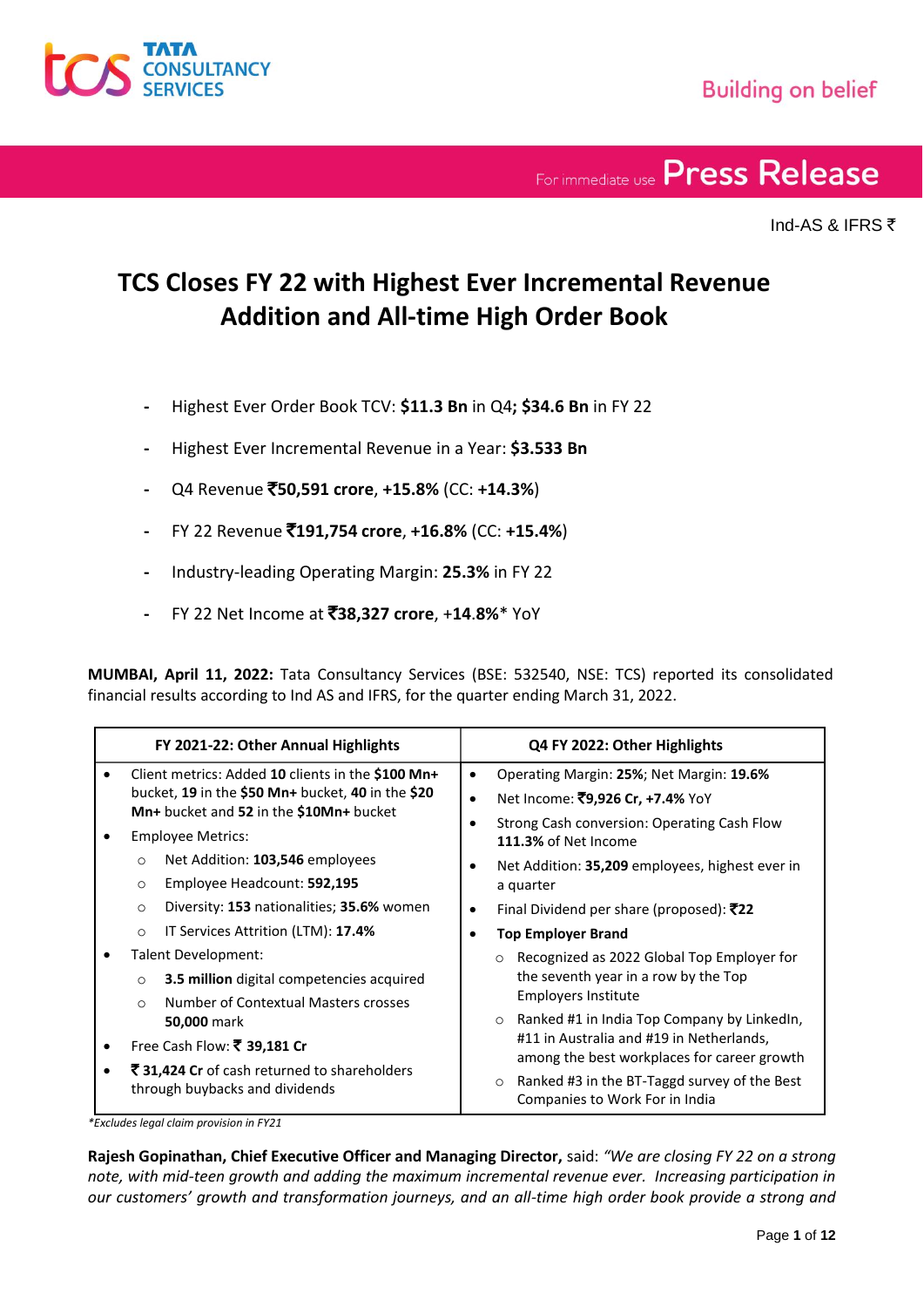

*sustainable foundation for continued growth ahead."*

**N Ganapathy Subramaniam, Chief Operating Officer and Executive Director,** said**:** *"It is immensely satisfying to close the year with robust, broad-based growth, industry-leading margins and the highest ever order book. During the year, we took on technologically challenging, industry-first transformational programs and brought to bear the full power of TCS' capabilities and that of our partner ecosystem, to successfully deliver market-changing outcomes. Our continued investments in building newer capabilities, our passion for innovation, our contextual knowledge and most importantly, our self-belief have been key to this, and these position us very well for continued success ahead."*

**Samir Seksaria, Chief Financial Officer,** said: "*While continuing to make all the investments needed to support our growth aspirations, we managed the headwinds this year to deliver an industry-leading operating margin yet again. The successful completion of our fourth buyback in five years is another milestone in our shareholder-friendly approach to capital allocation.*"

**Milind Lakkad**, **Chief HR Officer,** said: *"With the highest ever net addition this year, consistently highest talent retention, benchmark talent development metrics, continued focus on health and wellbeing and numerous industry awards, we have reaffirmed TCS' position as the #1 employer of choice."*

### Q4 and Full Year Segment Highlights\*\*

**Industries:** All verticals grew in the mid to high teens. Growth was led by Retail and CPG (**22.1%**), Manufacturing vertical (**+19%**) and Communications & Media (**+18.7%).** Technology & Services grew (**+18%)** and Life Sciences and Healthcare grew (**+16.4%)** while BFSI grew (**+12.9%)**.

On a full year basis, growth was led by Retail and CPG (**20.6%**), Manufacturing vertical (**+19.4%**), Life Sciences and Healthcare (**+19.2%**). BFSI grew (**+16.7%)**, Technology & Services grew (+**15.8%)** and Communications & Media grew (**+14%).**

**Markets:** Growth among markets was led by North America which grew **(+18.7%).** UK grew **(+13%**), Continental Europe grew **(+10.1%)**. Among emerging markets, Latin America grew (**+20.6%)**, Middle East & Africa grew **(+7.3%)**, India grew **(7%)**, and Asia Pacific grew **(+5.5%)**.

On a full year basis, among major markets, North America grew (**+17.5%)**, Continental Europe grew (**+15.1%)** and UK grew **(+14.3%).** In emerging markets, Latin America grew (**+18.2%)**, India grew (**+16%)**, Middle East & Africa grew **(12.9%)** while Asia Pacific grew (**+6.7%)** growth.

**Services:** Demand continued to be strong during the quarter as well as the full year across all markets, industries, and services, with growth led by Cloud, Cyber Security, Enterprise Application Services and IoT & Digital Engineering.

- **Consulting & Services Integration:** C&SI continues to play a strategic role for many customers in accelerating their growth and transformation journeys. Supply chain momentum focused on optimizing and automating fulfillment and distribution processes. Consulting-led cloud modernization services continued to see strong demand. Global M&A activity drove continued growth for related services during the quarter.
- **Cloud Platform Services:** The multi-year technology cycle fueled by cloud adoption continued apace. Clients are investing to build a new future-ready digital core, reduce technology debt, host mission-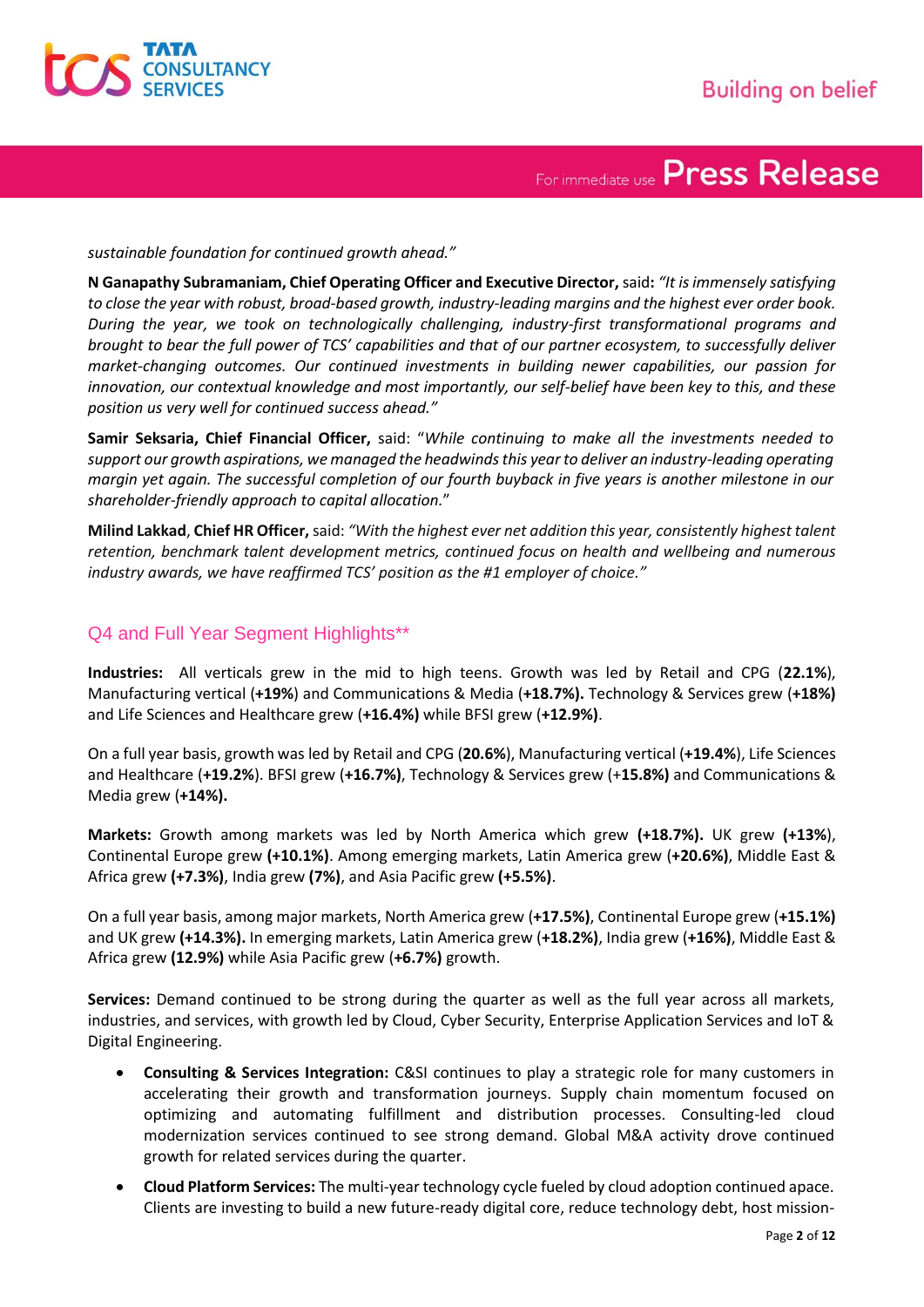

critical workloads, provide a unified view and advance on their sustainability goals. Key services which led growth are application modernization leveraging cloud native application development, data platform modernization and migration services.

- **Digital Transformation Services:** There was robust demand for ERP transformation and modernization, intelligent products, connected plants, connected health, managed security services, design led customer experience transformation and sustainability. There was increased adoption of enterprise cloud solutions in the areas of e-commerce and customer experience across sales and service channels, supply chain, human capital, analytics and significant back-office transformation. TCS Crystallus™ continues to find strong resonance with customers for their industry innovations. As governments strengthen the privacy laws and minimize risk of data leakage due to ransomware, TCS' "Privacy by Design" offering is gaining traction.
- **Cognitive Business Operations:** There were multiple deal wins powered by MFDM™ and Cognix™ for digital transformation of operations in the areas of data center and networks, finance and supply chain and customer experience. Other themes driving the growth in this quarter include integrated application and infrastructure operations and vendor consolidations. TCS Cognix™ continued to make strong strides with the installed base crossing 200 customers.
- *\*\* Year on Year Growth in Constant Currency terms*

### Key Highlights

• **Sun Life Financial**, a leading international financial services organization providing insurance, wealth, and asset management solutions to individual and corporate clients, has partnered with TCS on a digital transformation journey to implement a modern, cloud-based content management platform to drive digital engagement across all channels, enhance business agility and maintain competitive advantage by building brand relevance, leveraging analytics and maximizing marketing ROI. TCS is helping build a scalable, robust and futuristic architecture with machine-first approach, optimized platform with seamless integration across digital ecosystem, creating exponential business value.

"*At Sun Life we put clients at the center of everything we do, we've been trying to create new opportunities for clients to interact with us digitally and continuously elevate the digital experiences we give to them. We partnered with TCS for our transformation program to move to a best-in-class content management platform. It was a significant undertaking with hundreds of global sites, multimarkets, and hundreds of stakeholders that we had to bring together on this implementation journey and the total value proposition was very strong with TCS combined with an element of trust that really was the tipping point for this partnership. TCS proven track record in successfully executing similar projects helps us at Sun Life know that we're in good hands*."

### **- Alice Thomas**, **Chief Architect and Digital Technology Officer, Sunlife**

• Selected by **Payments Canada**, the country's largest payment organization, to transform its payment system operations and help implement the Real-Time Rail (RTR), the new real-time payments system that will allow Canadians to initiate payments and receive irrevocable funds in seconds, 24/7/365. TCS will leverage its deep knowledge of the Canadian payments industry and extensive experience in designing and implementing large payment systems for its Canadian financial services clients to help Payments Canada create and execute an integration roadmap for the RTR.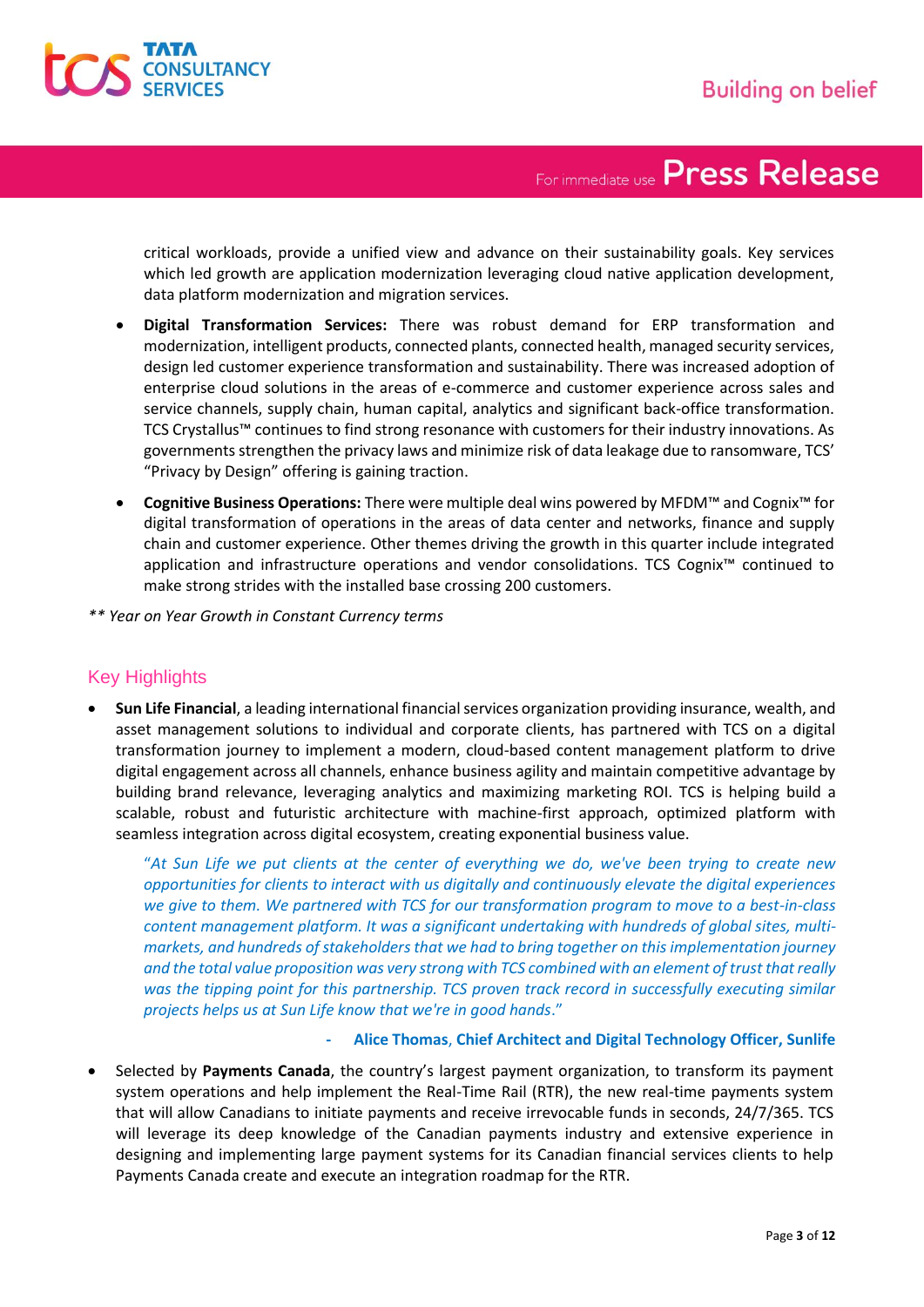

"*With three decades of experience in delivering market infrastructure solutions, TCS will be a valuable partner in the delivery of the Real-Time Rail. Testing and deployment is a critical step in the introduction of the new real-time payment system and we're excited to work with TCS to execute on this next step for the RTR as we help shape the future of payments in Canada.*"

### **- John Cowan, Chief Technology & Operations Officer, Payments Canada**

- Selected by **NXP Semiconductors Netherlands B.V.**, a global semiconductor company, to modernize their ERP landscape. TCS will design the migration approach and manage the change leveraging its contextual knowledge and TCS Crystallus™ to ensure a flawless transition. The composable ERP and improvements in UX will set the foundation for future initiatives.
- Selected by the **Ministry of External Affairs, GoI**, for the second phase of the Passport Seva Program, the country's largest mission-critical e-governance program till date, following TCS' successful implementation of the first phase when it digitized all the processes, set global benchmarks in timeliness, transparency, and reliability and delivered a world-class experience at the TCS-run passport centers across the country, making the service immensely popular and a source of national pride.
- TCS has been proactively engaged with **HARTMANN** on a future product line to add to and expand their wound management product portfolio using a Digital Health solution for the healthcare professionals and patients. TCS will design and co-develop the solution with PHAG. This system will leverage technologies such as IoT, Cloud and Mobility.
- Selected by a leading US based pharmacy retailer and wholesaler to future-proof and secure their core infrastructure. TCS will transform its data centers and create a hybrid cloud stack with self-healing capability, powered by the TCS Enterprise Cloud platform and cognitive automation to deliver next generation infrastructure services. This will improve availability of business applications, enhance user experience, and deliver greater agility, flexibility, and scalability.
- Selected by a large Swedish Retail company, to transform to an enhanced Edge platform & Software Defined Network as part of its vision to migrate its IT landscape into a multi cloud resilient architecture.
- Selected by a US based leading wholesale distributor of food and grocery, as the strategic partner in transforming its business model to enable B2B & B2C. TCS will build a digital core solution on a leading hyperscaler platform to bring agility in logistics management (order management, warehouse management and distribution capabilities) and cloud native data & analytics capabilities to uncover insights in customer journeys.

### Research and Innovation

As on **March 31, 2022**, the company has applied for **6,583** patents, including **187** applied during the quarter, and has been granted **2,287** patents. For the full year, TCS filed for **704** patents and was granted **437**.

### Human Resources

In Q4, TCS added **35,209** employees on a net basis, the highest ever net addition in a quarter. Employee headcount stood at **592,195**, a net addition of **103,546** during the year, another all-time high. The workforce continues to be very diverse, comprising **153** nationalities and with women making up **35.6%** of the workforce.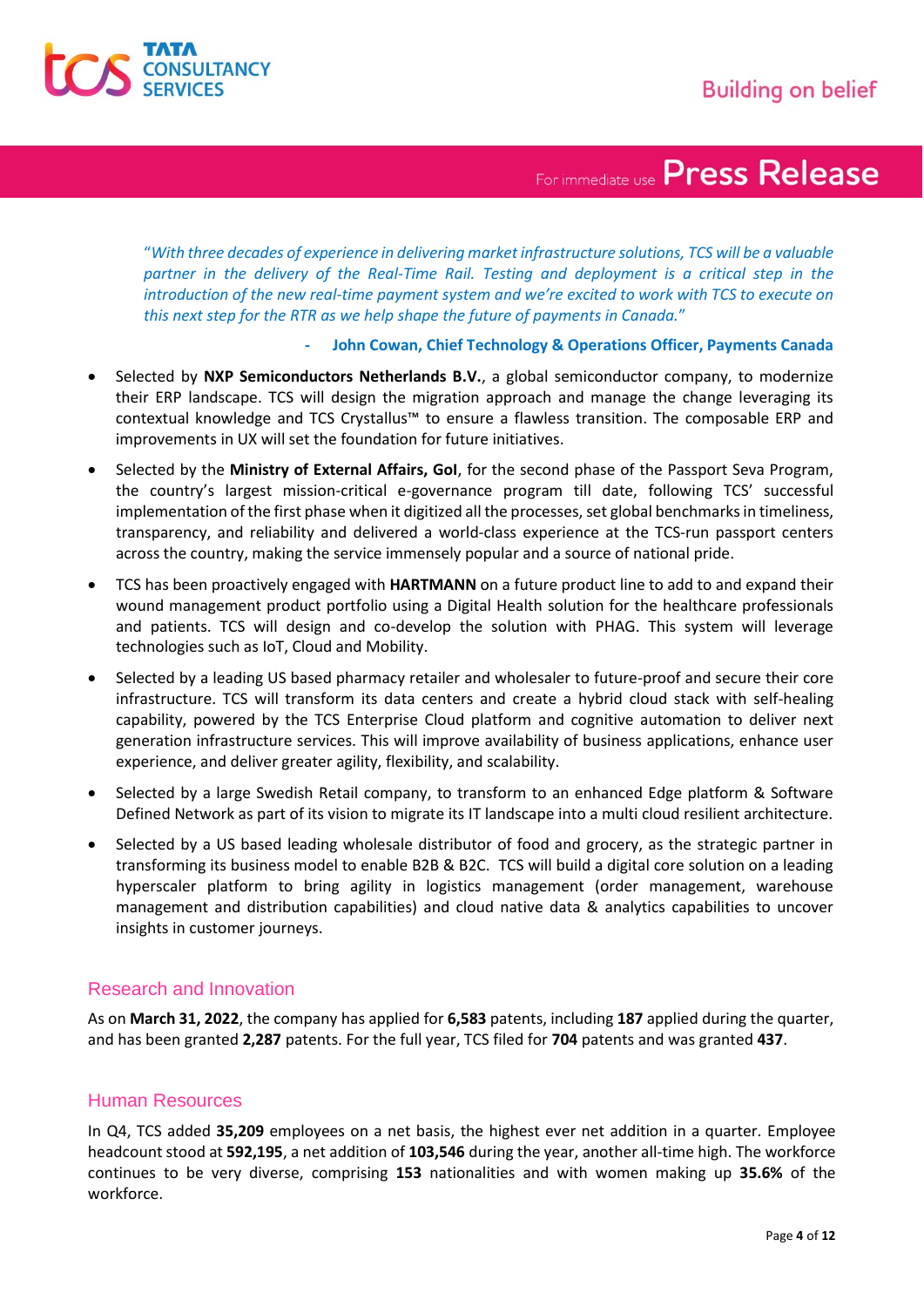

TCS' focus on organic talent development continues to produce best in class outcomes. In Q4, TCSers logged **22 million** learning hours. For the full year, the company's investments in learning and development resulted in the workforce acquiring **3.5 million** digital competencies. The number of Contextual Masters crossed **50,000** – another key milestone in the journey to scale growth and transformation capabilities within the organization.

The company's philosophy of investing in people, and its progressive workplace policies have resulted in industry leading retention in an environment of increased churn. IT services attrition continued to climb, reaching **17.4%.** However, incremental attrition has moderated.

### Awards and Recognition

### **Business Leadership:**

- Ranked **#1 in customer satisfaction** across Europe, for the **ninth consecutive year**, in the largest independent survey of 1,800 CxOs from top IT spending organizations in Europe by **Whitelane Research**. TCS was ranked #1 in UK, France, Netherlands, BeLux, Switzerland, Sweden, Norway and Finland.
- Recognized by **Brand Finance** as the **second most valuable brand** in IT services globally, moving up one place in 2021. TCS' new brand articulation `Building on Belief' has resonated strongly with customers and helped the company expand its participation in their growth and transformation initiatives.
- Won **3** awards in partnership with clients at the **DevOps Excellence Awards 2022** in UK for **Best Automation Project** (with Aviva), **Best Use of Compliance as Code** (with Nationwide Building Society) and **Best Use of Microservices/Containers** (with Lloyds Banking Group)
- Ranked the **#1 Engineering Services PEAK Matrix Provider of the Year 2022** by **Everest Group** for the highest consolidated score across five engineering services PEAK Matrix evaluations published in 2021, in each of which TCS was ranked a Leader.
- Won the **Best Indian Investment Award** from the **Indo-French Chamber of Commerce & Industry** for TCS' commitment to the French economy through sustained long-term investments in talent development, innovation, and regional growth

### **Employer Brand**

- Recognized by Confederation of Indian Industries (CII) with the **Role Model in HR Excellence** and **Prize for Leadership in HR Excellence** awards at the CII HR Excellence Awards, for TCS' consistent demonstration of mature and sustainable practices across all aspects of Human Resources Management. The Role Model award has been given only twice before in the last 12 years.
- Ranked **#1** in the **LinkedIn Top Companies** list of the best workplaces for career growth in India. TCS topped the list in measures of ability to advance, skills growth, company stability, external opportunity, company affinity, gender diversity and spread of educational backgrounds.
- Recognized as **2022 Global Top Employer** for the seventh year in a row by the **Top Employers Institute.**
- Ranked #3 in BT-Taggd survey of the **Best Companies to Work For** in India.

### **Innovation and IP**

• **TCS TwinX** won the **2022 AI Excellence Award** under the Product category.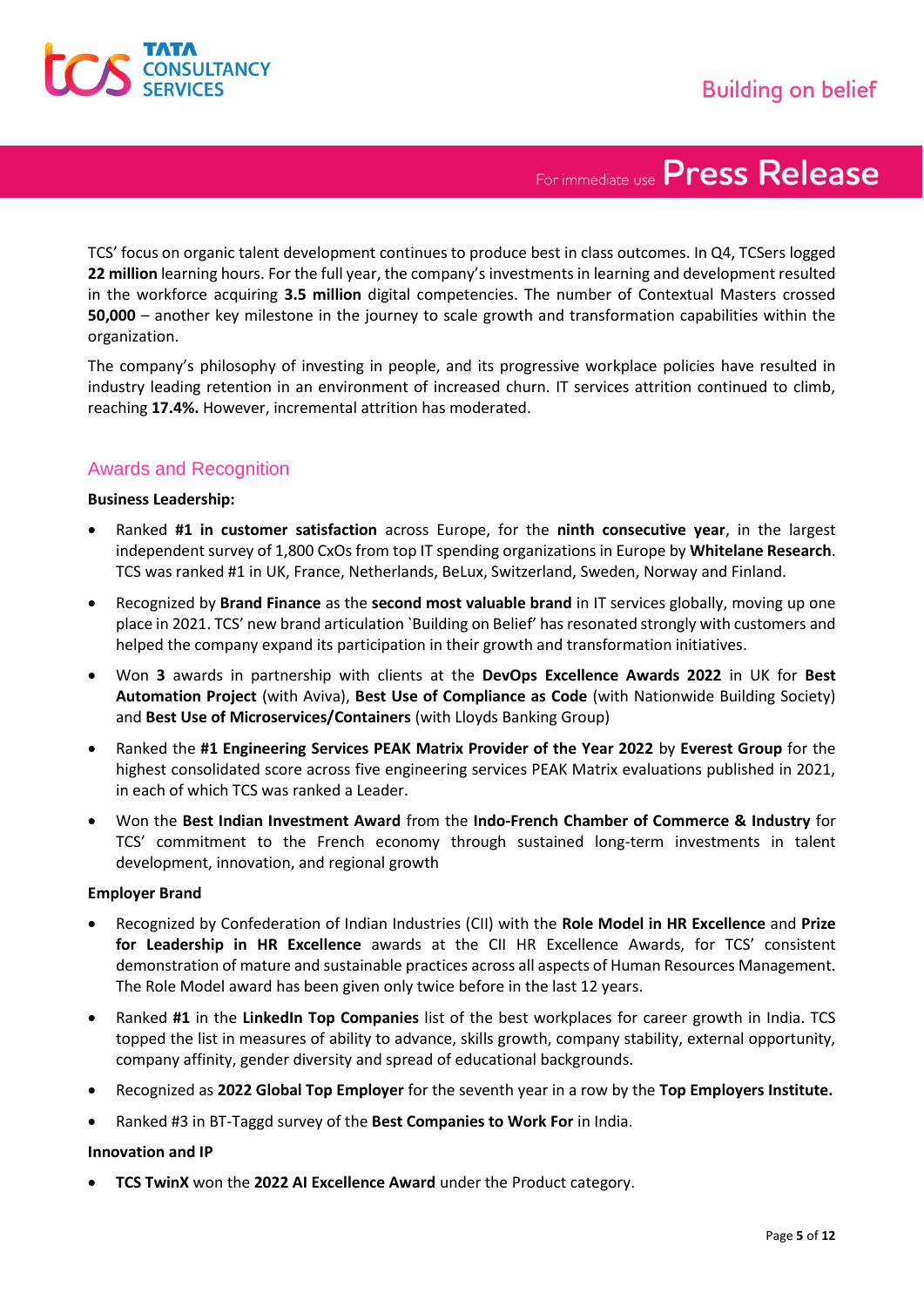- TCS' PredictCX won `**Most Innovative Best Practice**' Award under the customer experience category at the **CII DX Awards 2021.**
- TCS' Risk Analytics Solution won **Best Data Science Solution Award** at the A-Team Group's **Data Management Insight Awards 2021.**

### **Partner**

- Recognized as the **2022 Americas Premier Partner of the Year** by **MuleSoft.**
- Named the **Ivalua APAC Partner of the Year 2021**.
- Won **SAP EMEA North Award** for **Service Partner Excellence 2022** for **Integrated Delivery Experience**.
- Named **International Partner of the Year 2021** by **Ping Identity**.
- Recognized as **GSI Partner of the Year 2021** by **GoTo Partner Network**.
- Named **Qlik's North America System Integrator of the Year**.
- Won **Automation Anywhere Partner of the Year 2022** awards in the categories **Migration Partner - India**, **Knowledge Partner - India and Americas** and **AARI Solutions Partner - EMEA** at the company's annual Virtual Partner Summit.

| <b>Firm</b> | <b>Report type</b> | <b>Title</b>                                                                                                                     |
|-------------|--------------------|----------------------------------------------------------------------------------------------------------------------------------|
| Gartner     | Magic Quadrant     | Magic Quadrant for Data and Analytics Service Providers                                                                          |
| Everest     | <b>PEAK Matrix</b> | Artificial Intelligence (AI) Services PEAK Matrix® Assessment 2022                                                               |
| Everest     | <b>PEAK Matrix</b> | Intelligent Process Automation (IPA) - Solution Provider Landscape with PEAK<br>Matrix <sup>®</sup> Assessment 2022              |
| <b>ISG</b>  | Lens               | ISG Provider Lens™ AWS - Ecosystem Partners - AWS Consulting Services -<br>Australia 2021                                        |
| Everest     | <b>PEAK Matrix</b> | Digital Interactive Experience (IX) Services PEAK Matrix® Assessment 2022                                                        |
| <b>ISG</b>  | Lens               | Salesforce Ecosystem Partners 2022- Implementation & Integration Services                                                        |
| <b>HFS</b>  | <b>Top 10</b>      | HFS OneOffice™ Services Top 10: Digital transformation in action                                                                 |
| Everest     | <b>PEAK Matrix</b> | Digital Product Engineering Services PEAK Matrix® Assessment 2022: Breaking<br>the Chasm between the Physical and Digital Worlds |
| Gartner     | Magic Quadrant     | Magic Quadrant for Outsourced Digital Workplace Services                                                                         |
| Everest     | <b>PEAK Matrix</b> | Oracle Cloud Applications (OCA) Services PEAK Matrix® Assessment 2022 -<br>Global                                                |
| NelsonHall  | <b>NEAT</b>        | <b>Quality Engineering 2022</b>                                                                                                  |
| Everest     | <b>PEAK Matrix</b> | Multi-Process Human Resources Outsourcing (MPHRO) Services PEAK Matrix®<br>Assessment 2022                                       |
| Gartner     | Magic Quadrant     | Magic Quadrant for Global Retail Core Banking                                                                                    |
| NelsonHall  | <b>NEAT</b>        | Digital Banking 2022                                                                                                             |
| Everest     | <b>PEAK Matrix</b> | Mortgage Operations PEAK Matrix® Assessment 2022                                                                                 |
| <b>HFS</b>  | <b>Top 10</b>      | HFS Energy Transition Services Top 10 Snapshot, 2022                                                                             |

### **Industry Analyst Assessments**

TCS was ranked a **Leader** in **24** competitive assessments published by leading research firms in Q4: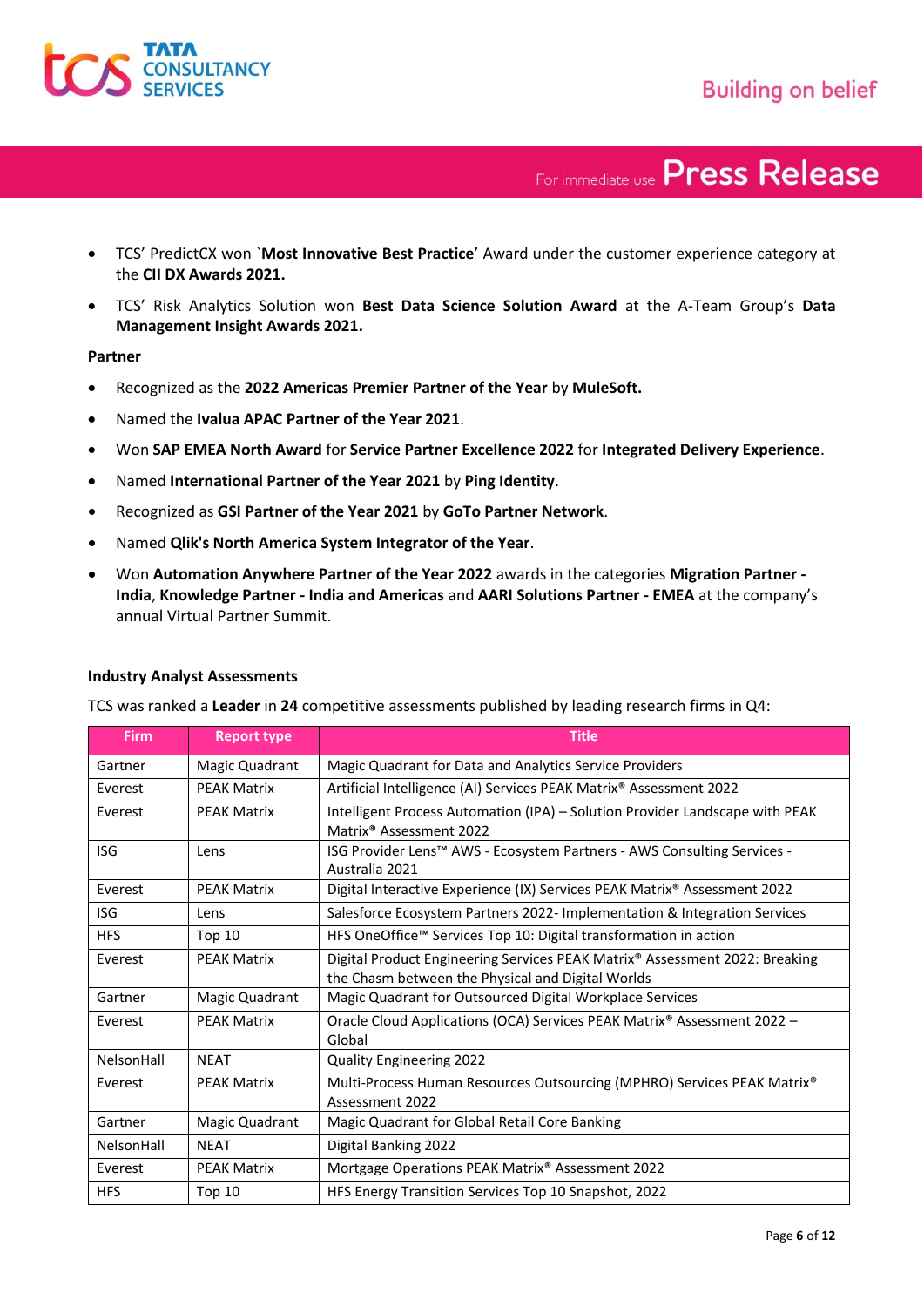

| <b>ISG</b> | Lens          | ISG Provider Lens™ Healthcare Digital Services - Healthcare Cloud Migration<br>Services - U.S. 2021           |
|------------|---------------|---------------------------------------------------------------------------------------------------------------|
| <b>HFS</b> | <b>Top 10</b> | HFS Top 10: Insurance Services, 2022                                                                          |
| NelsonHall | <b>NEAT</b>   | P&C Operations Transformation 2022                                                                            |
| IDC.       | MarketScape   | IDC MarketScape: Worldwide Life Science Sales and Marketing IT Outsourcing<br>Services 2022 Vendor Assessment |
| <b>ISG</b> | Lens          | ISG Provider Lens™ Life Sciences Digital Services - MedTech Digital<br>Transformation Services - U.S. 2021    |
| <b>HFS</b> | Top $10$      | HFS Top 10: Retail and CPG Services, 2022                                                                     |
| <b>IDC</b> | MarketScape   | <b>IDC MarketScape: European Professional Services for Data-Driven Transportation</b>                         |
|            |               | 2022 Vendor Assessment                                                                                        |
| <b>HFS</b> | Top 10        | Utilities Services Top 10, 2022                                                                               |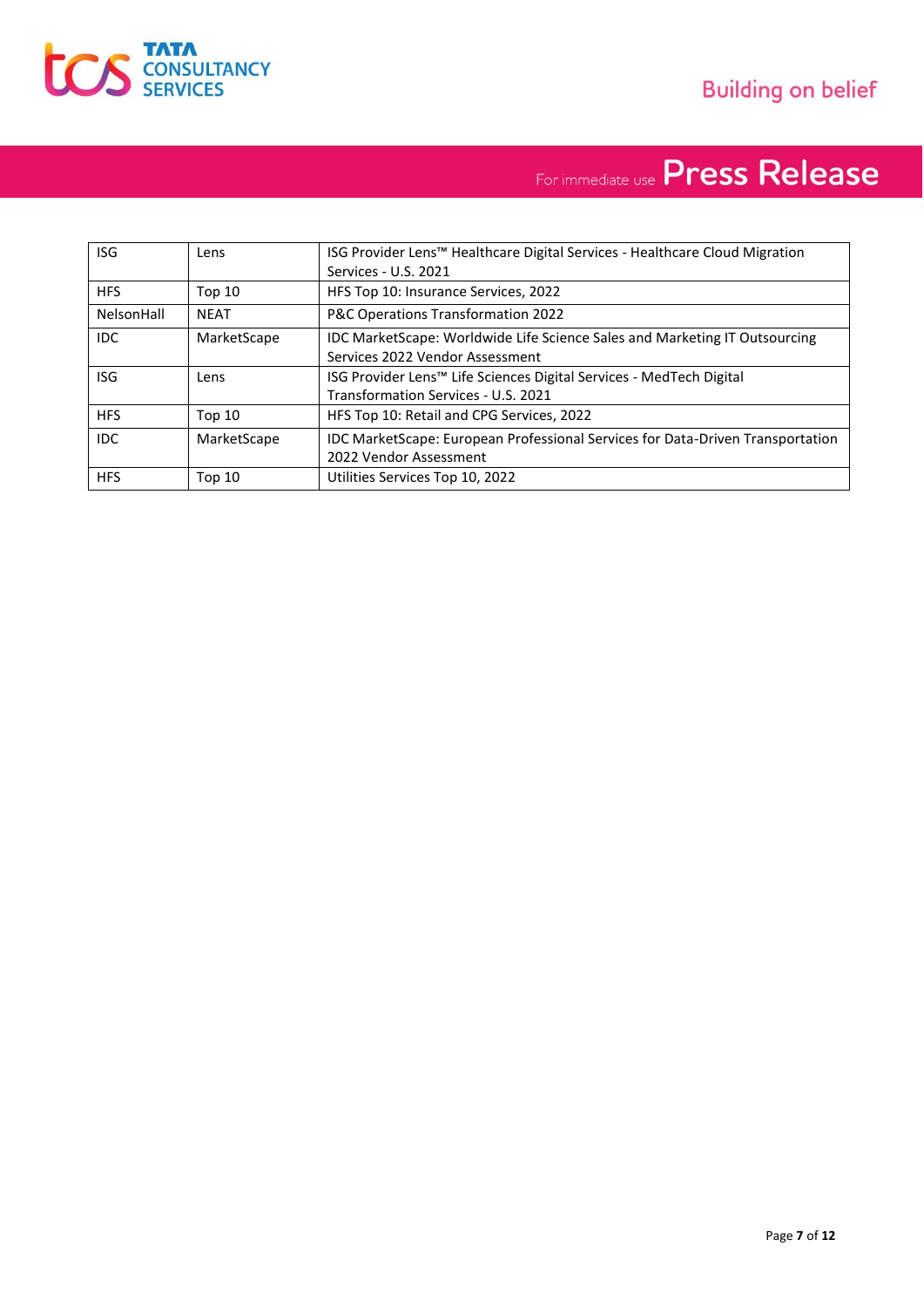

### **IFRS Financial Statements**

**Consolidated Statements of Comprehensive Income For the year ended March 31, 2021, and March 31, 2022 (In millions of ₹, except per share data)**

|                             | Year ended Mar 31, 2021 |           | Year ended Mar 31, |
|-----------------------------|-------------------------|-----------|--------------------|
|                             | Ex Adj*                 | Reported  | 2022               |
| Revenue                     | 1,641,770               | 1,641,770 | 1,917,540          |
| Cost of revenue             | 971,380                 | 971,380   | 1,146,210          |
| <b>Gross margin</b>         | 670,390                 | 670,390   | 771,330            |
| SG & A expenses             | 245,580                 | 257,760   | 286,800            |
| <b>Operating income</b>     | 424,810                 | 412,630   | 484,530            |
| Other income (expense), net | 24,970                  | 24,970    | 32,340             |
| Income before income taxes  | 449,780                 | 437,600   | 516,870            |
| Income taxes                | 114,580                 | 111,980   | 132,380            |
| Income after income taxes   | 335,200                 | 325,620   | 384,490            |
| Non-controlling interests   | 1,320                   | 1,320     | 1,220              |
| Net income                  | 333,880                 | 324,300   | 383,270            |
| Earnings per share in ₹     | 89.27                   | 86.71     | 103.62             |

\*excludes legal claim provision

#### **Consolidated Statements of Comprehensive Income For the three-month periods ended March 31, 2021, and March 31, 2022 (In millions of ₹**, **except per share data)**

|                                    | Three-month period<br>ended Mar 31, 2021 | Three-month period<br>ended Mar 31, 2022 |
|------------------------------------|------------------------------------------|------------------------------------------|
| Revenue                            | 437,050                                  | 505,910                                  |
| Cost of revenue                    | 256,820                                  | 302,870                                  |
| <b>Gross margin</b>                | 180,230                                  | 203,040                                  |
| SG & A expenses                    | 62,890                                   | 76,760                                   |
| <b>Operating income</b>            | 117,340                                  | 126,280                                  |
| Other income (expense), net        | 7,930                                    | 7,360                                    |
| Income before income taxes         | 125,270                                  | 133,640                                  |
| Income taxes                       | 32,450                                   | 34,050                                   |
| Income after income taxes          | 92,820                                   | 99,590                                   |
| Non-controlling interests          | 360                                      | 330                                      |
| <b>Net income</b>                  | 92,460                                   | 99,260                                   |
| Earnings per share in $\bar{\tau}$ | 24.97                                    | 26.85                                    |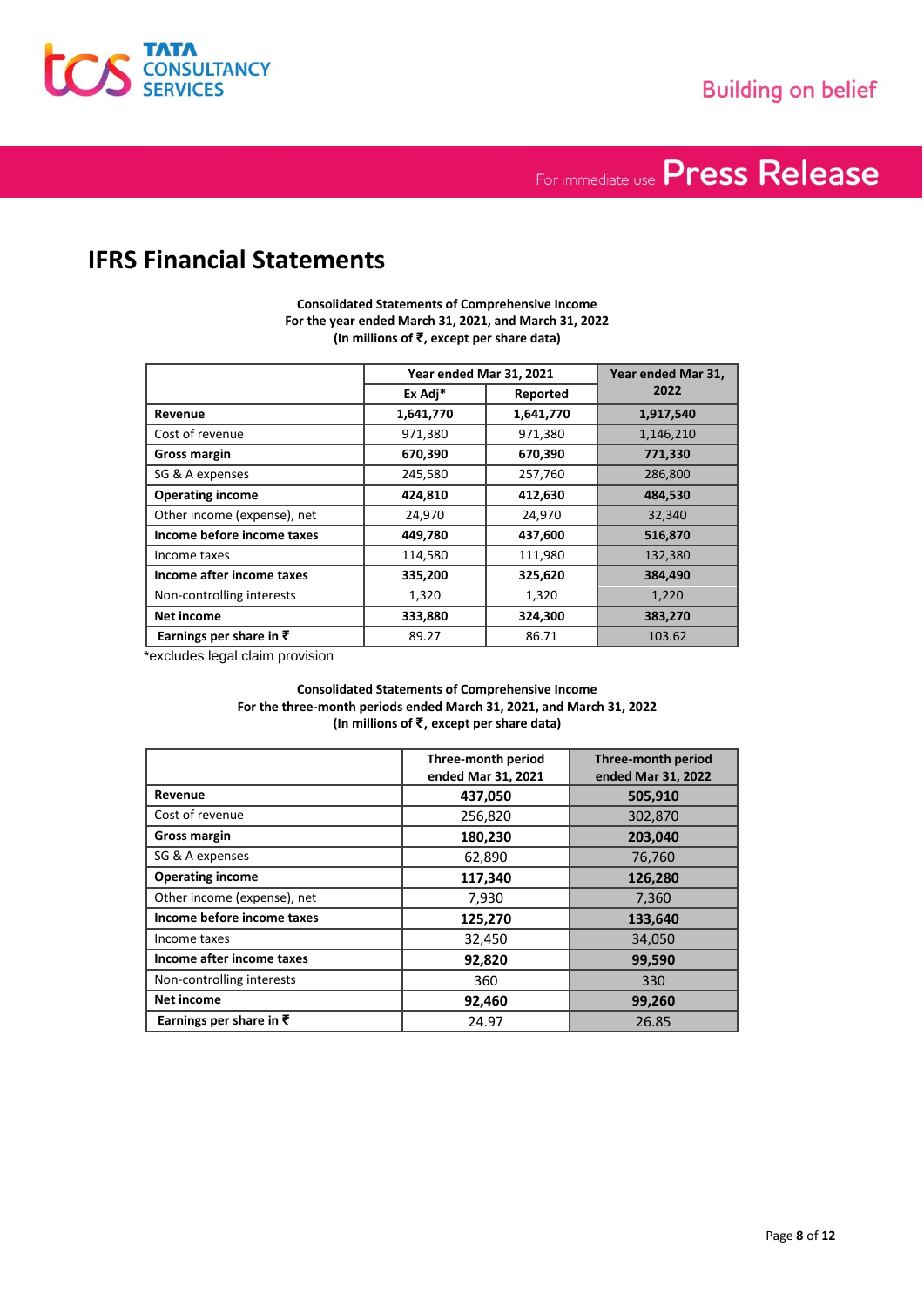

#### **Consolidated Statements of Financial Position As of March 31, 2021, and March 31, 2022 (In millions of ₹)**

|                                             | As of March 31,<br>2021 | As of March 31,<br>2022 |
|---------------------------------------------|-------------------------|-------------------------|
| <b>Assets</b>                               |                         |                         |
| <b>Property and equipment</b>               | 121,350                 | 120,800                 |
| <b>Right-of-use Assets</b>                  | 76,330                  | 76,360                  |
| <b>Intangible assets and Goodwill</b>       | 44,280                  | 50,360                  |
| <b>Accounts Receivable</b>                  | 301,340                 | 342,190                 |
| <b>Unbilled Revenues</b>                    | 109,360                 | 122,100                 |
| <b>Investments</b>                          | 293,730                 | 304,850                 |
| <b>Cash and Cash equivalents</b>            | 68,580                  | 124,880                 |
| Other current assets                        | 227,700                 | 195,020                 |
| Other non-current assets                    | 86,140                  | 99,780                  |
| <b>Total Assets</b>                         | 1,328,810               | 1,436,340               |
| <b>Liabilities and Shareholders' Equity</b> |                         |                         |
| <b>Shareholders' Funds</b>                  | 885,550                 | 912,590                 |
| <b>Other current liabilities</b>            | 341,550                 | 423,510                 |
| <b>Other non-current liabilities</b>        | 94,960                  | 93,170                  |
| <b>Non-controlling interests</b>            | 6,750                   | 7,070                   |
| <b>Total Liabilities</b>                    | 1,328,810               | 1,436,340               |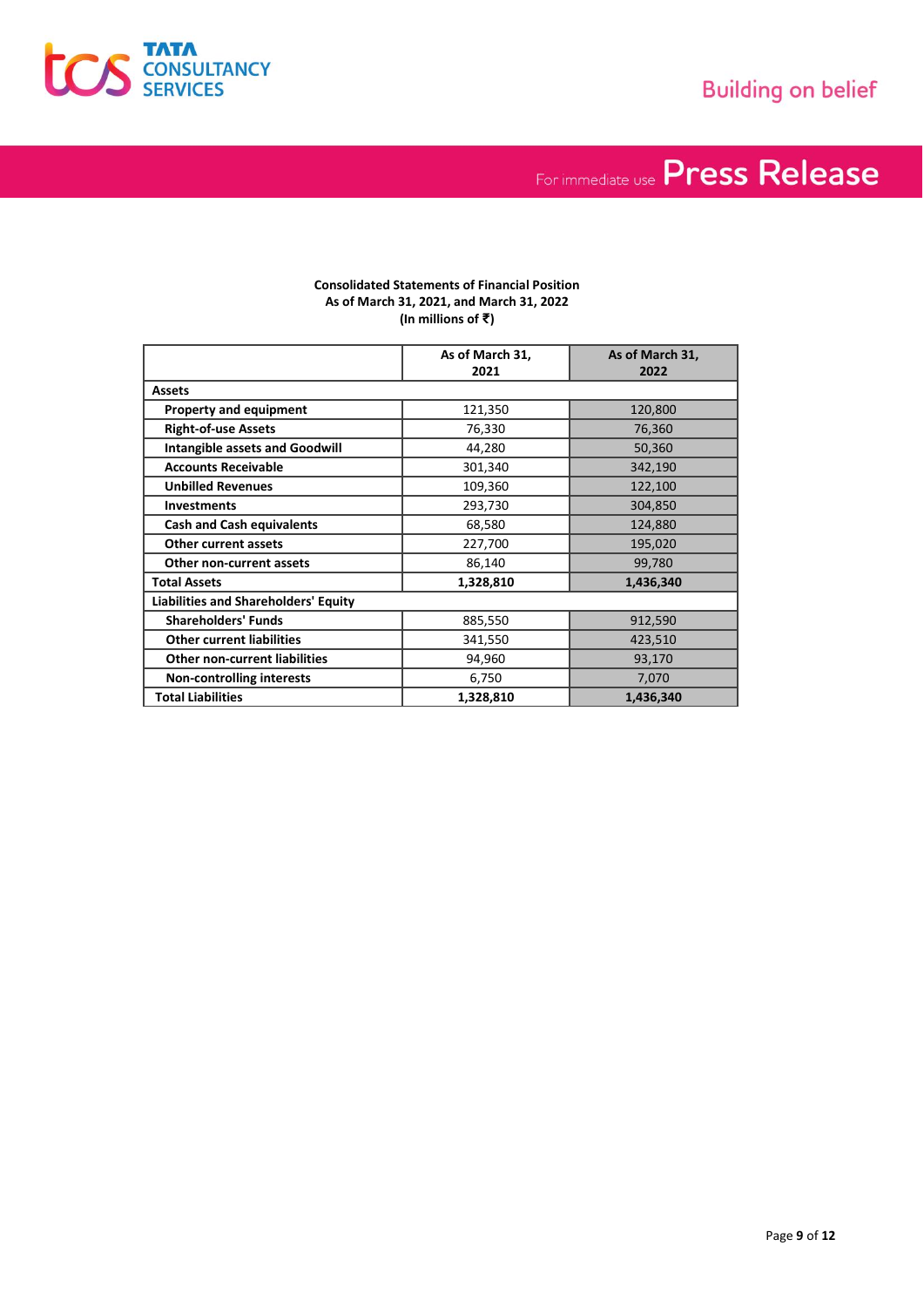

### **Ind AS Financial Statements**

**Consolidated Statement of Profit and Loss For the year ended March 31, 2021, and March 31, 2022 (In ₹ crore, except per share data)**

|                                                                  | Year ended March 31, 2021 |          | Year ended     |
|------------------------------------------------------------------|---------------------------|----------|----------------|
|                                                                  | Ex Adj*                   | Reported | March 31, 2022 |
| Revenue                                                          | 164,177                   | 164,177  | 191,754        |
| <b>Expenditure</b>                                               |                           |          |                |
| a) Employee Costs                                                | 91,814                    | 91,814   | 107,554        |
| b) Cost of equipment and software licences                       | 1,462                     | 1,462    | 1,163          |
| c) Other Operating expenses                                      | 24,355                    | 24,355   | 29,980         |
| d) Depreciation                                                  | 4,065                     | 4,065    | 4,604          |
| <b>Total Expenditure</b>                                         | 121,696                   | 121,696  | 143,301        |
| Profit Before Taxes, Other Income & Exceptional Items            | 42,481                    | 42,481   | 48,453         |
| Provision for legal claim                                        | 0                         | 1,218    | $\Omega$       |
| <b>Profit Before Taxes &amp; Other income</b>                    | 42,481                    | 41,263   | 48,453         |
| Other income (expense), net                                      | 2,497                     | 2,497    | 3,234          |
| <b>Profit Before Taxes</b>                                       | 44,978                    | 43,760   | 51,687         |
| <b>Provision For Taxes</b>                                       | 11,458                    | 11,198   | 13,238         |
| <b>Profit After Taxes &amp; Before Non-controlling interests</b> | 33,520                    | 32,562   | 38,449         |
| Non-controlling interests                                        | 132                       | 132      | 122            |
| <b>Net Profit</b>                                                | 33,388                    | 32,430   | 38,327         |
| Earnings per share in $\bar{\tau}$                               | 89.27                     | 86.71    | 103.62         |

\*excludes legal claim provision

**Consolidated Statement of Profit and Loss For the Quarter ended March 31, 2021, and March 31, 2022 (In ₹ crore, except per share data)**

|                                                       | <b>Quarter ended</b> | <b>Quarter ended</b> |
|-------------------------------------------------------|----------------------|----------------------|
|                                                       | March 31, 2021       | March 31, 2022       |
| Revenue                                               | 43,705               | 50,591               |
| <b>Expenditure</b>                                    |                      |                      |
| a) Employee Costs                                     | 23,625               | 28,353               |
| b) Cost of equipment and software licences            | 454                  | 260                  |
| c) Other Operating expenses                           | 6,825                | 8,133                |
| d) Depreciation                                       | 1,067                | 1,217                |
| <b>Total Expenditure</b>                              | 31,971               | 37,963               |
| <b>Profit Before Taxes &amp; Other Income</b>         | 11,734               | 12,628               |
| Other income (expense), net                           | 793                  | 736                  |
| <b>Profit Before Taxes</b>                            | 12,527               | 13,364               |
| For Taxes                                             | 3,245                | 3,405                |
| Profit After Taxes & Before Non-controlling interests | 9,282                | 9,959                |
| Non-controlling interests                             | 36                   | 33                   |
| <b>Net Profit</b>                                     | 9,246                | 9,926                |
| Earnings per share in $\bar{\xi}$                     | 24.97                | 26.85                |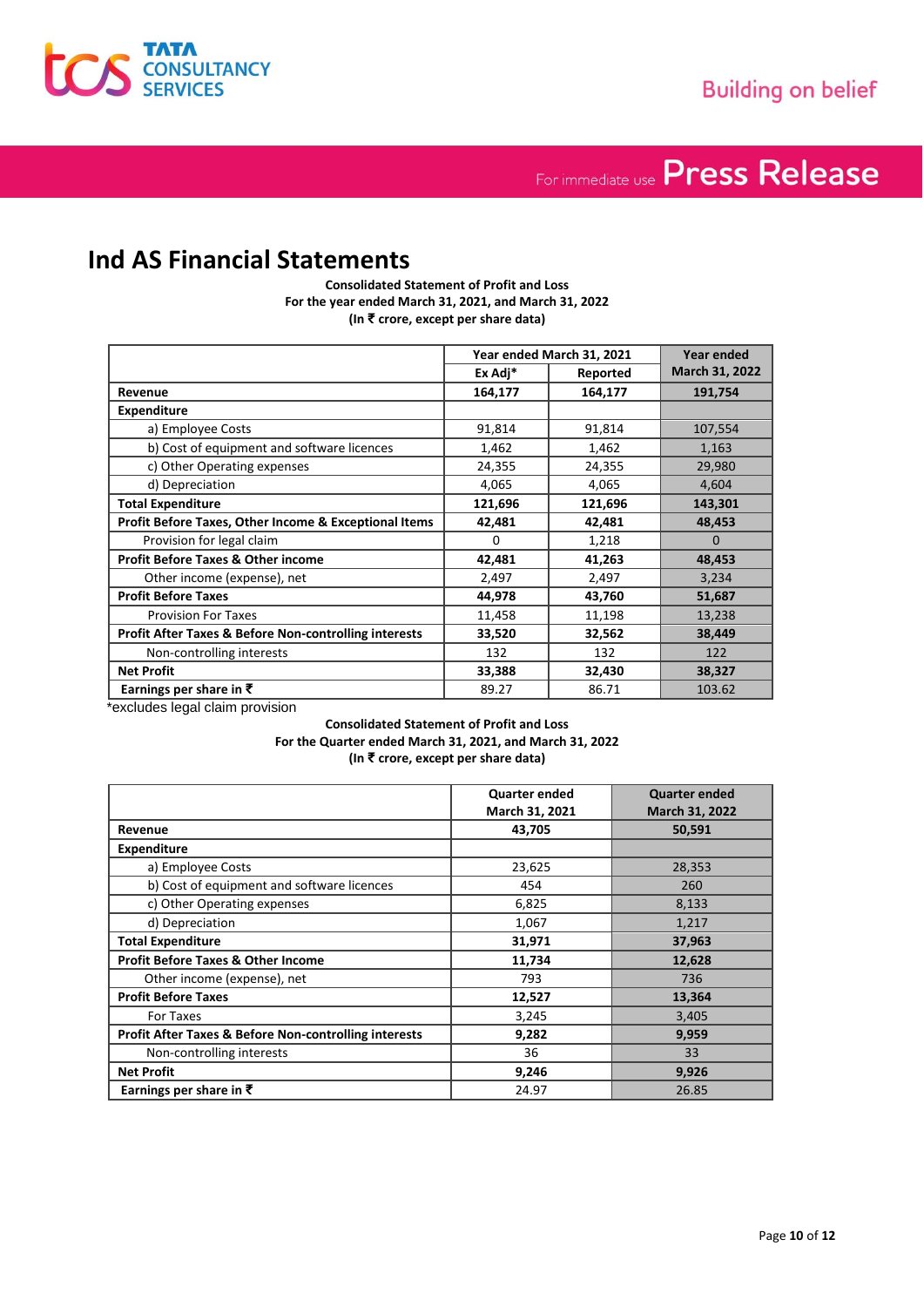

#### **Consolidated Balance Sheet As at March 31, 2021 and March 31, 2022 (In crores of ₹)**

|                                           | As at March 31,<br>2021 | As at March 31,<br>2022 |
|-------------------------------------------|-------------------------|-------------------------|
| <b>ASSETS</b>                             |                         |                         |
| Property, plant and equipment             | 12,516                  | 13,080                  |
| <b>Right-of-use assets</b>                | 7,633                   | 7,636                   |
| <b>Investments</b>                        | 29,373                  | 30,485                  |
| Deferred tax assets (net)                 | 3,931                   | 3,708                   |
| <b>Goodwill (on consolidation)</b>        | 1,798                   | 1,787                   |
| <b>Cash and Bank Balance</b>              | 9,329                   | 18,221                  |
| <b>Current Assets, Loans and Advances</b> | 60,791                  | 59,827                  |
| Non-current assets, Loans and advances    | 5,388                   | 6,770                   |
| <b>Total Assets</b>                       | 130,759                 | 141,514                 |
| <b>EQUITY AND LIABILITIES</b>             |                         |                         |
| <b>Shareholders' Funds</b>                | 86,433                  | 89,139                  |
| <b>Non-controlling interests</b>          | 675                     | 707                     |
| <b>Deferred Tax Liabilities (net)</b>     | 767                     | 590                     |
| <b>Current Liabilities and Provisions</b> | 34,155                  | 42,351                  |
| Non-current liabilities and provisions    | 8,729                   | 8,727                   |
| <b>Total Liabilities</b>                  | 130,759                 | 141,514                 |

####